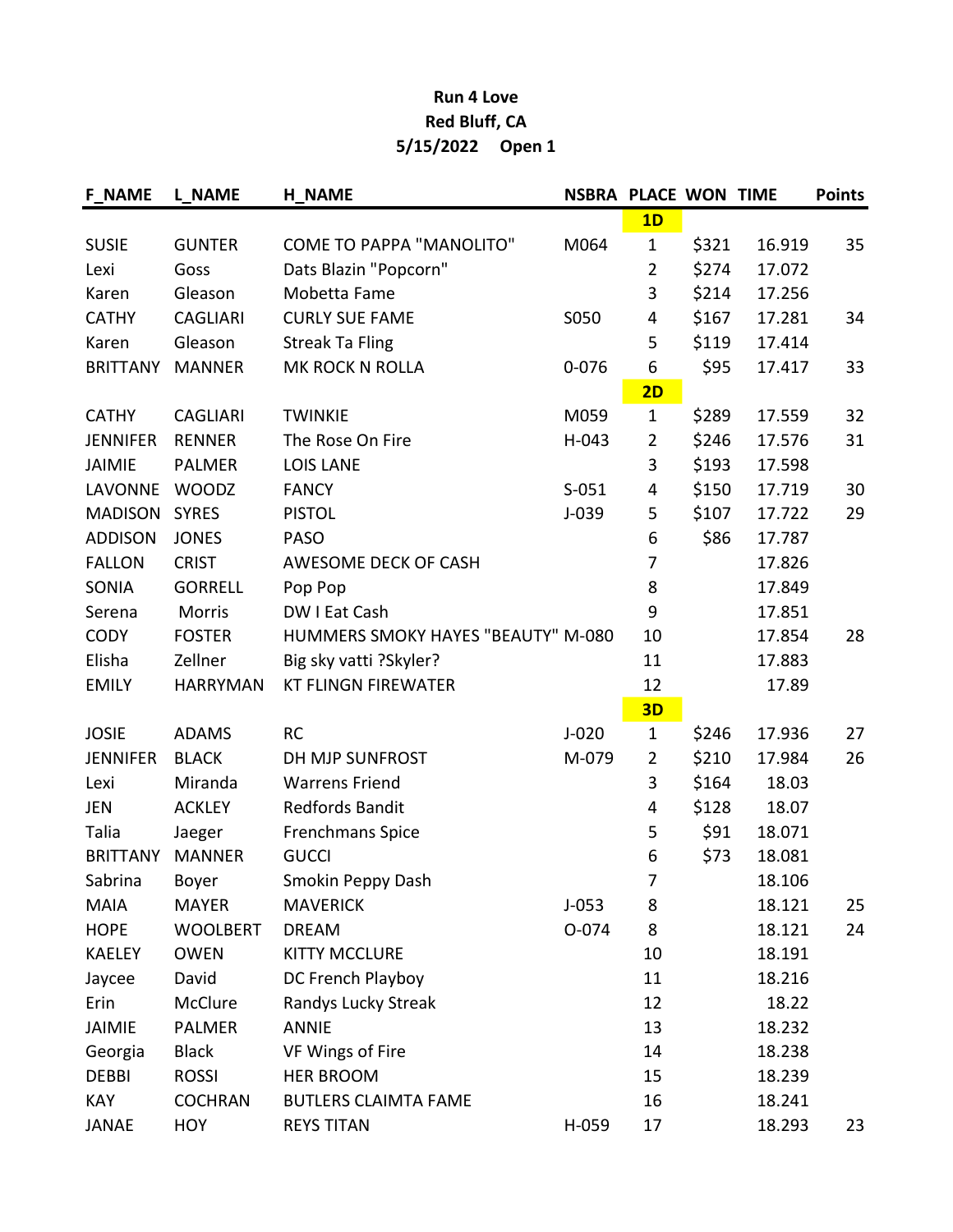## Run 4 Love Red Bluff, CA 5/15/2022 Open 1

| <b>F NAME</b>            | <b>L NAME</b>    | <b>H NAME</b>                      | <b>NSBRA PLACE WON TIME</b> |                |       |        | <b>Points</b> |
|--------------------------|------------------|------------------------------------|-----------------------------|----------------|-------|--------|---------------|
| <b>JAEDEN</b>            |                  | BARMETTLER FAME A GO GO            |                             | 18             |       | 18.32  |               |
| <b>JOSIE</b>             | <b>ADAMS</b>     | <b>Brazin</b>                      | $J-047$                     | 19             |       | 18.353 | 22            |
| <b>JOLEE</b>             | <b>THURSTON</b>  | <b>PRADA FEVER</b>                 | M019                        | 20             |       | 18.359 | 21            |
| Jaycee                   | David            | FLYINGINCHAMPAGNE                  |                             | 21             |       | 18.36  |               |
| Aubrey                   | Lembach          | <b>MK Darkness</b>                 |                             | 22             |       | 18.361 |               |
| Shannan                  | Alvis            | Freckle Chex Cowgirl               |                             | 23             |       | 18.373 |               |
| <b>ALEXIS</b>            | <b>MOLINA</b>    | <b>Brandy</b>                      |                             | 24             |       | 18.378 |               |
| SHANNON                  | <b>GINOCHIO</b>  | Bert Scootnboogie                  |                             | 25             |       | 18.422 |               |
| ZAREK                    | <b>MCPHERSON</b> | AA GUYS GOLD LADY                  |                             | 26             |       | 18.427 |               |
| <b>MAGEN</b>             | <b>MELLO</b>     | <b>DH JESS GUNNER</b>              | $H-107$                     | 27             |       | 18.43  | 20            |
| <b>CASSY</b>             | <b>JONES</b>     | <b>FERGIE</b>                      |                             | 28             |       | 18.5   |               |
| <b>LYNDA</b>             | <b>LANCE</b>     | Busy freckled cat                  |                             | 29             |       | 18.504 |               |
| <b>KCee</b>              | <b>Boneck</b>    | TJ                                 | M-052                       | 30             |       | 18.54  | 19            |
| <b>NELLIE</b>            | <b>MILLER</b>    | <b>BASSET</b>                      | $0 - 032$                   | 31             |       | 18.59  | 18            |
| <b>MAIA</b>              | <b>MAYER</b>     | SHES MADE OF GOLD "FOXY"           | J16                         | 32             |       | 18.599 | 17            |
| Georgia                  | <b>Black</b>     | LJ Stormy Ta Fame                  |                             | 33             |       | 18.629 |               |
| <b>TINA</b>              | <b>HERMANN</b>   | <b>HICKORYS SLICK PICK "SLICK"</b> | $O - 02$                    | 34             |       | 18.643 | 16            |
| <b>CATHY</b>             | <b>CAGLIARI</b>  | Opie                               | $H-123$                     | 35             |       | 18.672 | 15            |
| Stella                   | Aleman           | Skippin                            |                             | 36             |       | 18.829 |               |
| Heidi                    | <b>Boneck</b>    | Garbanzos On Fire                  | $O-062$                     | 37             |       | 18.913 | 14            |
|                          |                  |                                    |                             | 4D             |       |        |               |
| <b>MICHELLE</b>          | <b>WOOLBERT</b>  | <b>MAHOGANY</b>                    | $H-113$                     | $\mathbf 1$    | \$214 | 18.998 | 13            |
| Laci                     | Nelmes           | Popsicle                           |                             | $\overline{2}$ | \$182 | 19.027 |               |
| <b>AVA</b>               | <b>SYRES</b>     | <b>CRUISER</b>                     | $J-025$                     | 3              | \$143 | 19.042 | 12            |
| <b>JENNIFER</b>          | <b>BRACKETT</b>  | <b>BELLE STAR LIGHT</b>            |                             | 4              | \$111 | 19.109 |               |
| <b>JODINE</b>            | <b>MANNER</b>    | ROCKIN MITCHELADA "CAJUN"          | H-031                       | 5              | \$79  | 19.123 | 11            |
| SAM                      | <b>CARPENTER</b> | <b>DASHIN FOR BUXX</b>             | M-016                       | 6              | \$63  | 19.156 | 10            |
| Maddie                   | Dieter           | Tazmarada                          |                             | $\overline{7}$ |       | 19.166 |               |
| Heidi                    | <b>Boneck</b>    | <b>Badgers Twist?n Chex</b>        | M-057                       | 8              |       | 19.189 | 9             |
| <b>SHARON</b>            | PETTAY           | <b>CHICA</b>                       | H023                        | 9              |       | 19.21  | 8             |
| <b>JUDY</b>              | <b>HAYES</b>     | PEPPY BOONE SHINE                  |                             | 10             |       | 19.386 |               |
| <b>HUNTER</b>            | <b>GILSON</b>    | <b>REMI</b>                        |                             | 11             |       | 19.409 |               |
| Stella                   | Aleman           | Tommy                              |                             | 12             |       | 19.649 |               |
| SAM                      | <b>CARPENTER</b> | KL SMOKIN JUDGE CASH               | M-073                       | 13             |       | 19.697 | 7             |
| <b>ELIZABETH LENSING</b> |                  | <b>SHINER</b>                      | M056                        | 14             |       | 19.878 | 6             |
| Carmen                   | Reynolds         | Ikes Lil Dock                      |                             | 15             |       | 19.947 |               |
| <b>LORIE</b>             | <b>FAUGHT</b>    | <b>CELESTE</b>                     |                             | 16             |       | 20.074 |               |
| Georgia                  | <b>Black</b>     | <b>VF Fancy Pants</b>              |                             | 17             |       | 20.159 |               |